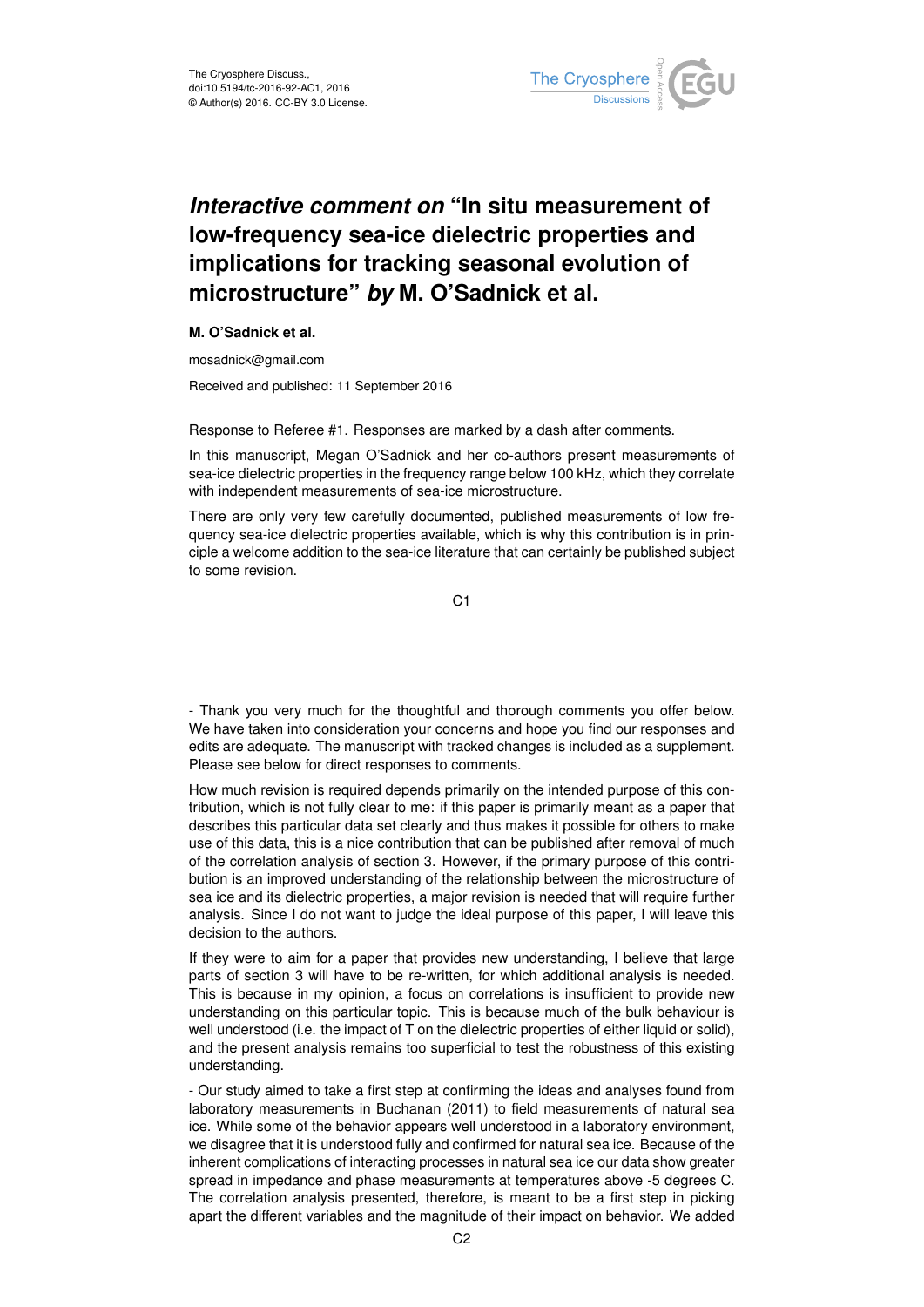further explanation of our motivation for the study but respectfully feel that removing the correlation analysis would change the purpose of the paper- that being to present field measurements of complex permittivity in comparison to T/S/BVF and microstructure and to begin teasing apart the influence of different factors. Such a dataset is the first of its kind and we acknowledge the inevitable shortcomings of field measurements. We have added a more thorough discussion of these issues to further elucidate this point.

For example, sticking to the dependence of epsilon on T, it is already known beforehand that this correlation will be based to a substantial degree on the correlation between the temperature and the brine volume. Hence, a mere correlation with T across all possible measurements of brine volume will be dominated by the changes in brine volume, rather than providing any insights in the role of T for epsilon.

While the authors partly address this issue through their cross-correlation matrix shown in Table 2, this table primarily reflects our existing understanding (high T correlates well with high brine fraction), but does not provide many new insights.

- This is good point, however, we would like to stress that this is, at least partially, the purpose of the principal component analysis. To separate the inherent relationships between T/S/ and BVF and begin to understand the influence of each individual variable. As they are closely intertwined this is not a straightforward process. We acknowledge the need for further study into such topics as the permittivity of ionic solutions of varying salinities and temperatures. However, this itself is not an easy task at low frequencies given the issue of electrode polarization and outside the scope of this work.

In addition, the extensive work of Buchanan has addressed many of the questions discussed here in more detail, and it remains unclear to me where this work truly goes beyond his existing work.

Hence, in summary, for section 3 it'd be very helpful to have a more concrete overview of what we know beforehand, whether or not we can test this previous knowledge with the data presented here, and how such tests then provides possibly new insights. For

C3

example, sticking to the temperature example, if our current understanding suggests that epsilon' increases with T in pure ice and decreases with T in brine, then it'd be interesting to compare measurements at different T for both the data points with high brine fraction (where epsilon' then should decrease with T if our understanding is correct) and then for the data points with low brine fraction (where epsilon then should increase with T if our understanding is correct). Such more in-depth analysis would then allow us to test more robustly if our current understanding is correct or now.

- We have now included a more thorough overview of what was known before hand (particularly at the beginning of section 3.4) and how we have tested and expanded on this knowledge. We agree with your suggestion concerning a direct comparison of such variables as T, BVF, and the real part of the permittivity and have explored options as to the best way to present this analysis. We now will include a plot in the revised manuscript illustrating the correlation between T and BVF and its impact on electric measurements. The plot will show temperature vs. brine volume fraction with markers shaded according to their values for the real part of the permittivity. We plan to explain that though a relationship expected between T and BVF, measurements of permittivity may vary along this curve pointing to the influence of other factors such as microstructural characteristics. The plot will hopefully support and provide a clear visual representation of some of the data presented in the correlation matrix.

## More detailed comments:

I really enjoyed reading the intro, background and methods, they were very clear, and extremely well written, I find.

- Thank you!

p.4, l.33: How was the gas content of the ice estimated?

- Gas content was not measured or calculated due to a need for ice density measurements, not taken due to time constraints.